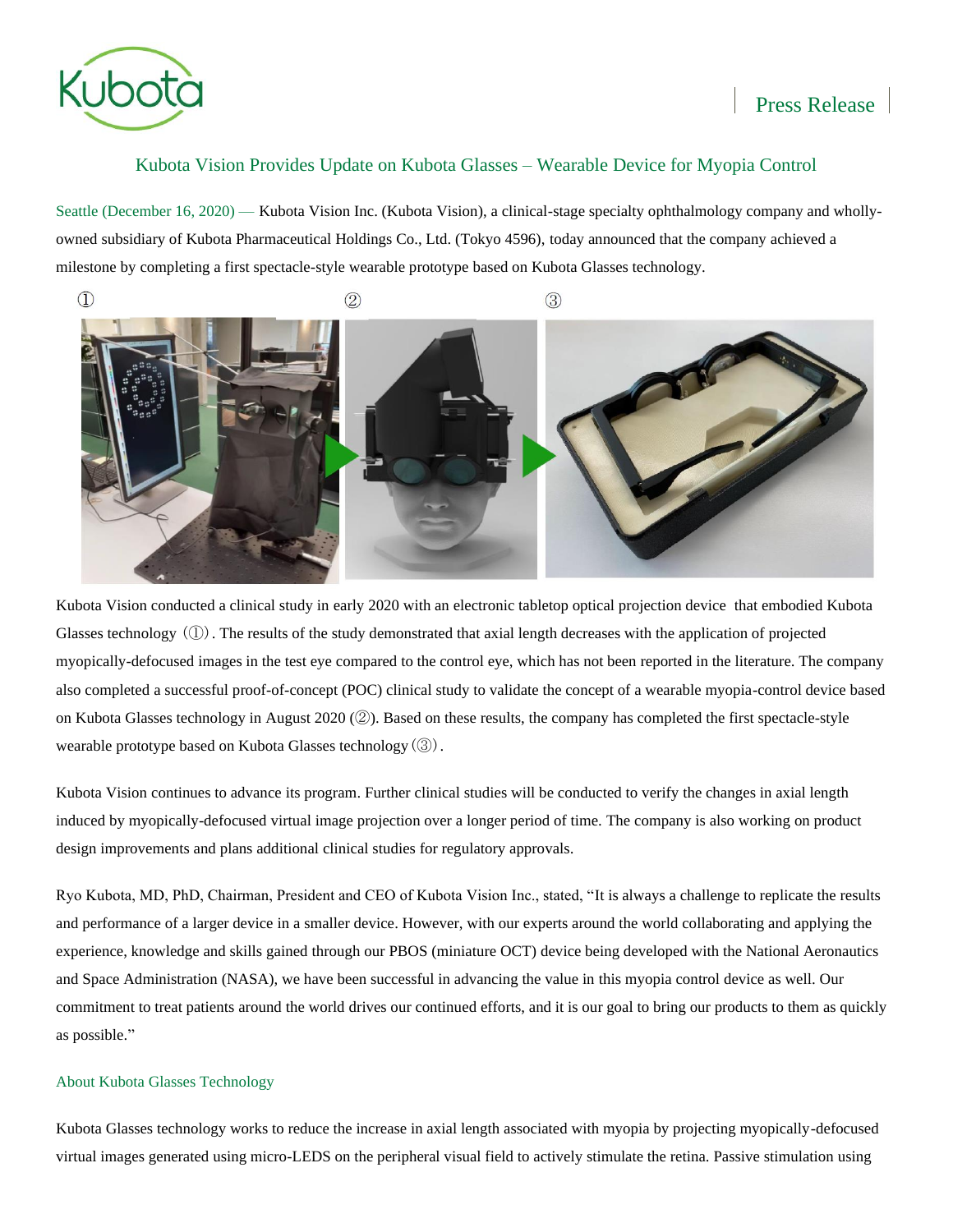Page | 2

myopic defocus is already in use in the US with a contact lens, "MiSight® 1 day" by CooperVision, which is U.S. Food and Drug Administration (FDA) approved to slow the progression of myopia. This product, which uses multifocal contact lens technology, passively stimulates the entire peripheral retina with light myopically defocused by the non-central power of the contact lens. Kubota Glasses technology leverages nanotechnology in its electronic glasses-based device and seeks to reduce the progression of myopia by actively stimulating the retina for shorter periods while maintaining high-quality central vision and not affecting daily activities.

#### About Myopia

Myopia, or nearsightedness, is a refractive vision disorder which causes blurred sight at a distance. It occurs when the length of the eye (known as axial length) is too great; myopia progresses as axial length increases with age, until the early 20s. Myopia currently affects 2.56 billion people worldwide and is projected to affect 3.4 billion people by 2030, if current trends remain unchanged.<sup>\*1</sup> Myopia increases the risk of developing sight-threatening diseases such as myopic maculopathy, retinal detachment, and glaucoma – making a measurable impact on society.<sup>\*2</sup> Today children in East Asia, including Japan, China, Hong Kong, Taiwan, South Korea, Singapore, develop myopia at a high rate; for example, 96.5% of 19-year-old males suffer from myopia in Seoul.<sup>\*3</sup> Myopia also affects over 40% of individuals over the age of 12 years in the U.S. $^{*4}$ 

\*1 Report of the Joint World Health Organization–Brien Holden Vision Institute, University of New South Wales, Sydney, Australia. The impact of myopia and high myopia. 16–18 March 2015. https://www.who.int/blindness/causes/MyopiaReportforWeb.pdf.  $*$ <sup>2</sup> Flitcroft DI. The complex interactions of retinal, optical and environmental factors in myopia aetiology. Prog Retin Eye Res. 2012 Nov;31(6):622-60

 $*$ <sup>3</sup> Dolin E. The myopia boom. Nature 2015 Mar 19:519(7543):276-8

\*4 Prevalence. International Myopia Institute. https://www.myopiainstitute.org/prevalence.html. Accessed May 15, 2020.

#### About Kubota Vision Inc.

Kubota Vision Inc. is a wholly-owned subsidiary of Kubota Pharmaceutical Holdings Co., Ltd. (Tokyo 4596) committed to translating innovation into a diverse portfolio of drugs and devices to preserve and restore vision for millions of people worldwide. Kubota Pharmaceutical group's development pipeline includes drug candidates for the treatment of diabetic retinopathy, Stargardt disease, and optogenetics-based gene therapy for the treatment of retinitis pigmentosa. The company is also developing a handheld OCT device for the monitoring of neovascular retinal diseases, to be used directly by patients, and wearable device for myopia control. [https://www.kubotavision.com/;](https://www.kubotavision.com/) <https://www.kubotaholdings.co.jp/en/>

### Cautionary Statements

Certain statements contained in this press release are forward-looking statements within the meaning of Section 27A of the Securities Act of 1933 and Section 21E of the Securities Exchange Act of 1934 and the Private Securities Litigation Reform Act of 1995. Any statements contained in this press release that are not statements of historical fact may be deemed to be forward-looking statements.